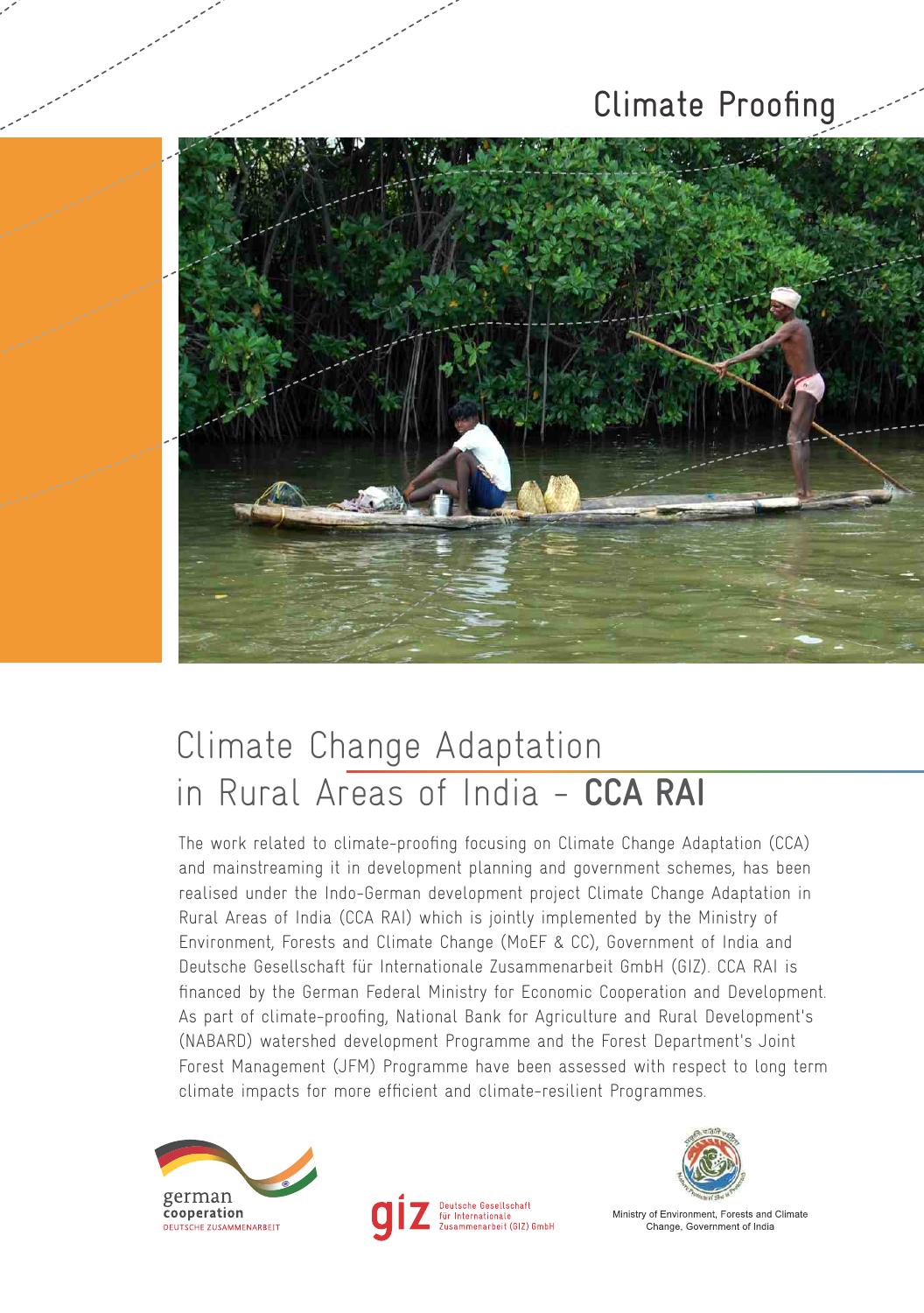## **Climate Proofing of Public Schemes in India: Selected cases of Watershed Development Programmes and Joint Forest Management Programme.**

### **Context/Background**

The Government of India has recognised climate change as a potential threat that can undermine developmental work. Climate change in India is now being addressed and debated at various policy levels and efforts are made to mainstream climate change adaptation into development planning. There are existing rural development programme in India which contribute to building adaptive capacities of the rural poor. Many of these programme will face challenges due to climate change. Developmental plans hence need to be screened for climate risk and should be made resilient to the climatic uncertainties. Consequently,

The main objective of Climate Change Adaptation in Rural Areas of India (CCA RAI) project is:

To enhance the adaptive capacities of vulnerable rural communities in rural India so that they are better equipped to cope up with climate variability and change.

the project has based climate proofing work on the following adaptation hypothesis:

### **Adaptation Hypothesis**

### Climate Proofing of Indian Public schemes safeguards achieving their objectives under changing climate conditions. It identifies co-benefits and opportunities to increase resilience at local level.

India's **National Water Policy, 2012** has a component on climate change adaptation strategy particularly focusing on increasing water storage through revival of traditional water harvesting structures and water bodies and efficient use of water. The **National Mission for Green India (GoI, 2010)** aims to build up strategies which focus on ecosystem resilience and strengthen ecosystem services. Adopting an approach of Community-based Natural Resource Management (CBNRM), the Government of India has tried to implement this strategy by developing guidelines for jointly managing forests with the communities in the form of Joint Forest Management (JFM) during the last two decades. However, in the light of recent challenges like climate change, the guidelines may need to be looked at through a climate lens to ensure their effectiveness.

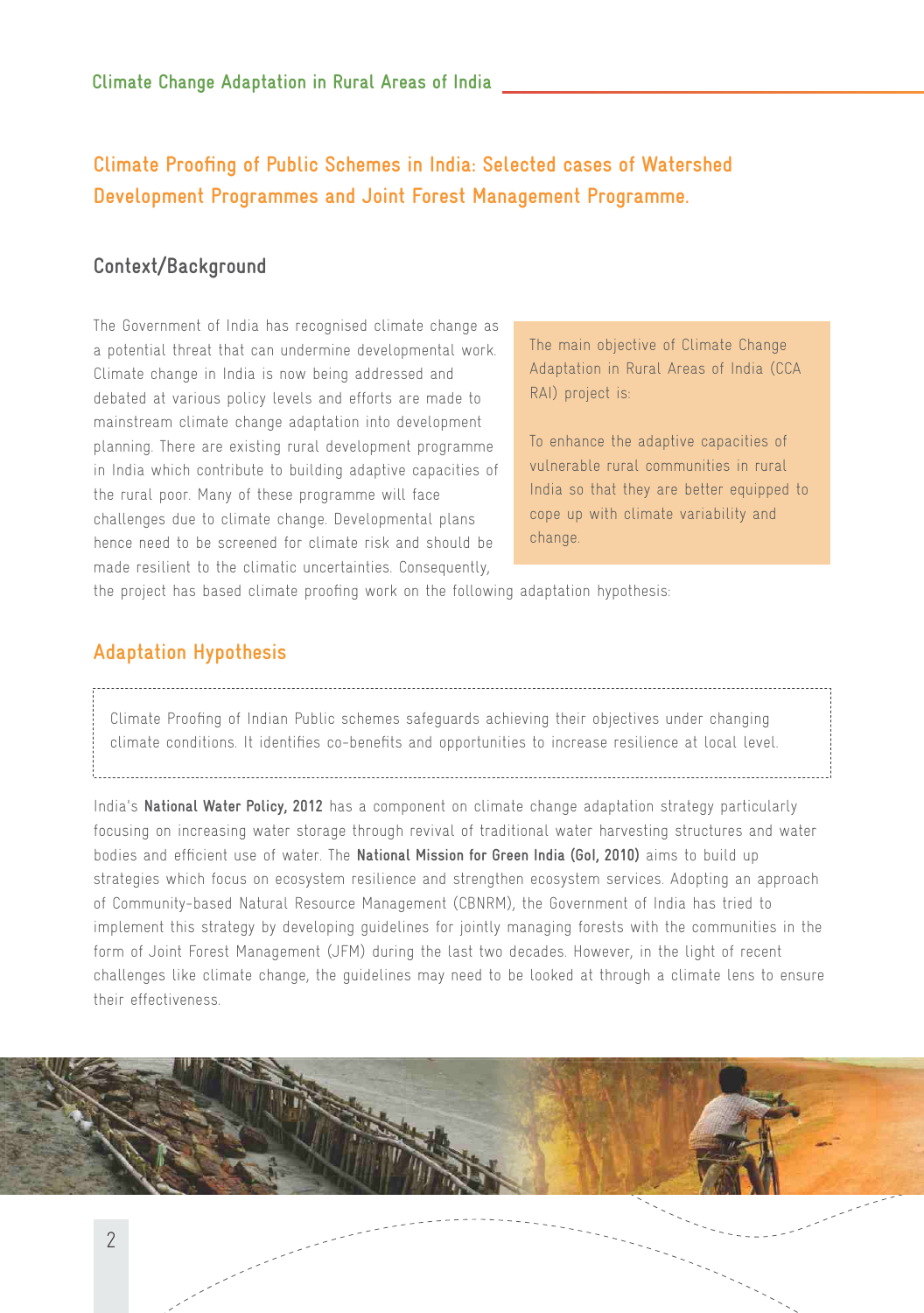Keeping all these concerns in perspective CCA RAI introduced climate proofing and applied this tool in the two major schemes: The watershed development programmes of the National Bank for Agriculture and Rural Development and Joint Forest Management programme of Ministry of Environment, Forests and Climate Change, Government of India.

The major objectives of using climate proofing tools are:

- To ensure that objectives of development plans are not undermined by potential climatic change.
- To ensure that a developmental programme or scheme is not leading to maladaptation practises and is not exacerbating the effects of climate change.
- Helps to identify and enhance inherent adaptation value of a project.

### **Climate proofing for Development**

GIZ's Climate Proofing for Development is a methodological tool aimed at incorporating concerns of climate change into development planning. It enables development measures to be analyzed with regard to the current and future challenges and opportunities presented by climate change. It also addresses options of cobenefits to make development more inclusive and sustainable. The tool can be applied at national, sectoral, local and project level, and makes development measures on these levels more efficient and resilient. Climate proofing helps identifying and prioritising adaptation options, which can then be applied in the planning phase or when revising plans.

The overall objective of climate proofing of the schemes is:

• To enhance the efficiency of the programmes so that the primary goal of climate resilient development is fulfilled.

CCA RAI project climate-proofed NABARD's Watershed Development Fund (WDF) and the Indo-German Watershed Development Programme (IGWDP) in Tamil Nadu and Rajasthan, respectively. The project also worked with climate proofing tool on the Joint forest Management (JFM) scheme at the local level in Tamil Nadu and Madhya Pradesh. These programmes are examples of Community-based Natural Resources Management (CBNRM) programmes in India. Climate proofing of these schemes involves sensitisation of the stakeholders involved in governance and management of the water resources and forests.

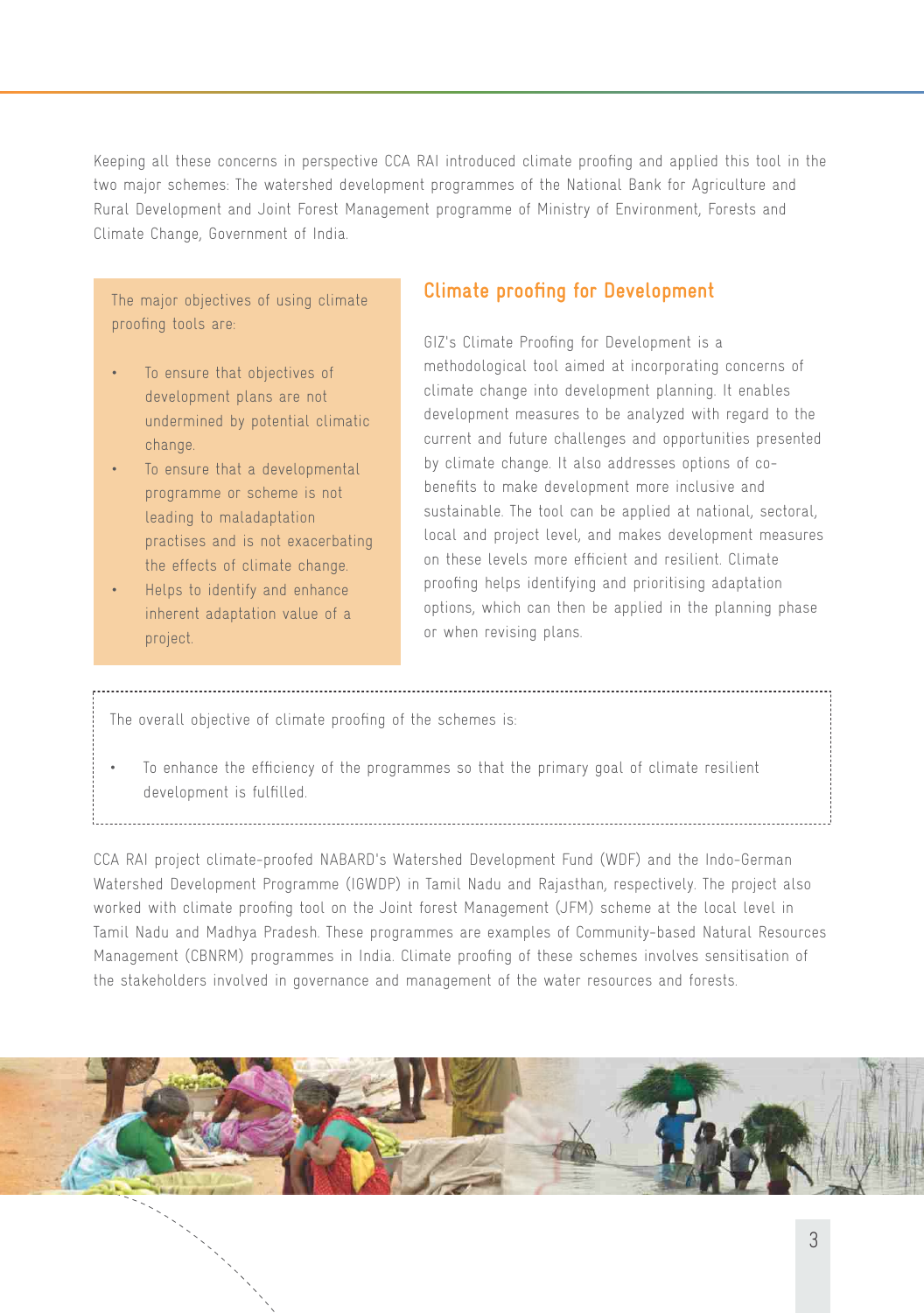### **Key steps**

## **The generic steps as outlined in GIZ's climate-proofing tool are illustrated in the diagram below:**



**Figure 2: Diagrammatic representation of climate-proofing public schemes**

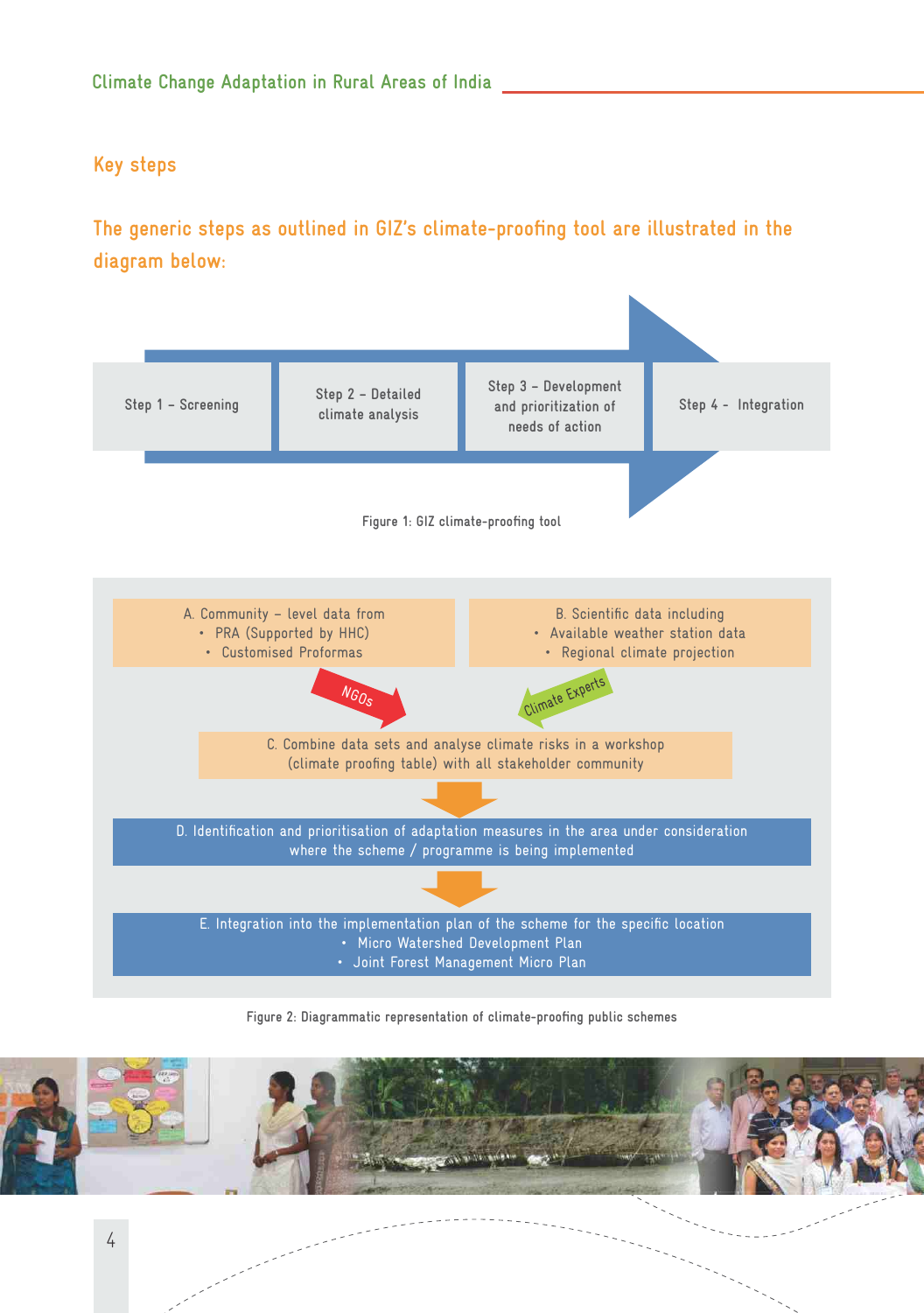Climate proofing tool is participatory in nature and involves a combination of top-down and bottom-up approaches. Based on an analysis of the current and projected climatic trends in the region, probable biophysical and socio-economic impacts of climate change on the exposure unit, existing adaptive capacities of the communities and gaps have been identified to integrate adaptation options. These options are recommended by experts, prioritised through a stakeholder consultation and are then incorporated in the plan.

### **Objectives of climate proofing watershed development programme and learnings**

#### **Key objectives of climate proofing watersheds are:**

- To analyse biophysical and socio-economic impacts & risks of climatic variations on goals of watershed development programmes in India.
- To assess the sensitivity and vulnerability of the watersheds in India based on the projected climate scenarios.
- To study existing maladaptation practices in the watersheds which have the potential to exacerbate the effects of climate change.
- To address risks and opportunities arising due to climatic variations
- To address options of co-benefits and convergence of watershed development with other ongoing programmes in India.
- To build and strengthen climate change adaptive capacities of communities within a watershed, without foregoing development for the poor.

Climate proofing watershed was piloted in two watersheds under the Watershed Development Fund (WDF) of NABARD in Dindigul district of Tamil Nadu and in Udaipur district of Rajasthan under the Indo German Watershed Development Programme (IGWDP) of NABARD.

Climate proofing watersheds assessed the impacts of climate change on various exposure units such as soil, agriculture, water, forests, pastureland, livestock and livelihood of communities within the two watersheds and identified treatment measures for implementation which would reduce the vulnerability of the watershed and build adaptive capacities of the communities. This helped to assess not only the probable risks to the watersheds due to climate change but also helped in evaluating the objectives of the ongoing watershed development programmes in India in light of these climatic changes. These

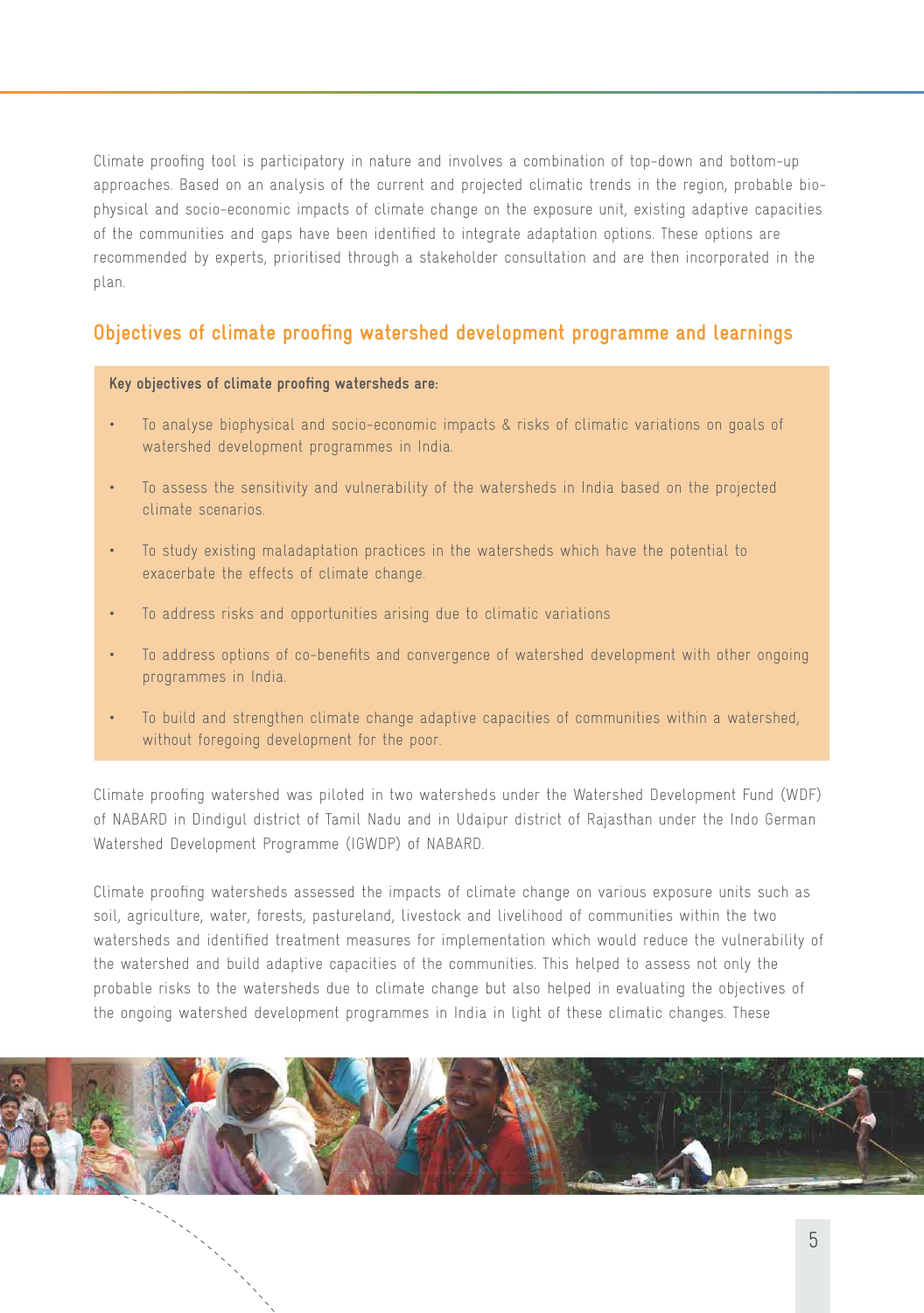assessments strengthened the need to follow a risk based approach to adaptation and mainstreaming adaptation into development. The objectives of climate proofing watershed are in line with the overall objectives of the NAPCC specifically on the National Water Mission. It also addressed some of the issues highlighted in the National Water Policy, 2012, and other similar government initiatives to reduce India's vulnerability to climate change.

The output of this exercise is in the form of climate proofed WDF and IGWDP guidelines and a chain of impacts of climate change based on climate and socio-economic data, fed into the 'climate proofing table'.

### **Objectives of Climate-proofing Joint Forest Management programme and learnings**

The outputs of this exercise are two independent studies with respect to the selected JFM Committees (JFMCs) in Madhya Pradesh (MP) and Tamil Nadu (TN). Local grid level climate data (temperature and rainfall) of past three decades were used to analyse the climate pattern and project short term and long term climate scenarios in both the regions. Analysis of the planning documents of these committees and climate impacts on forests and livelihoods were carried out.

The final outcomes of this exercise have been captured in a generic set of learnings for JFM in India and their continued and increased relevance in the context of anticipated climate change. These are:

### **The key objectives of climate proofing the Joint Forest Management scheme are:**

- Reviewing the Joint Forest Management guidelines in the CCA-RAI partner states (Madhya Pradesh, Rajasthan, Tamil Nadu and West Bengal) to assess their adaptation potential in forestry sector
- To assess the micro plans of the Joint Forest Management Committee in the vulnerable districts selected in the states.
- To assess the biophysical and socio-economic impact of current and future climate projections on the selected forest areas managed by JFMCs.
- To carry on scientific and community assessment and suggest adaptation options which helps in restoring the ecosystem services and securing the NRM dependent livelihood base of the community.
- To prioritize the suggested adaptation options during a stakeholder consultation and present the recommendations to Ministry of Environment and forest.

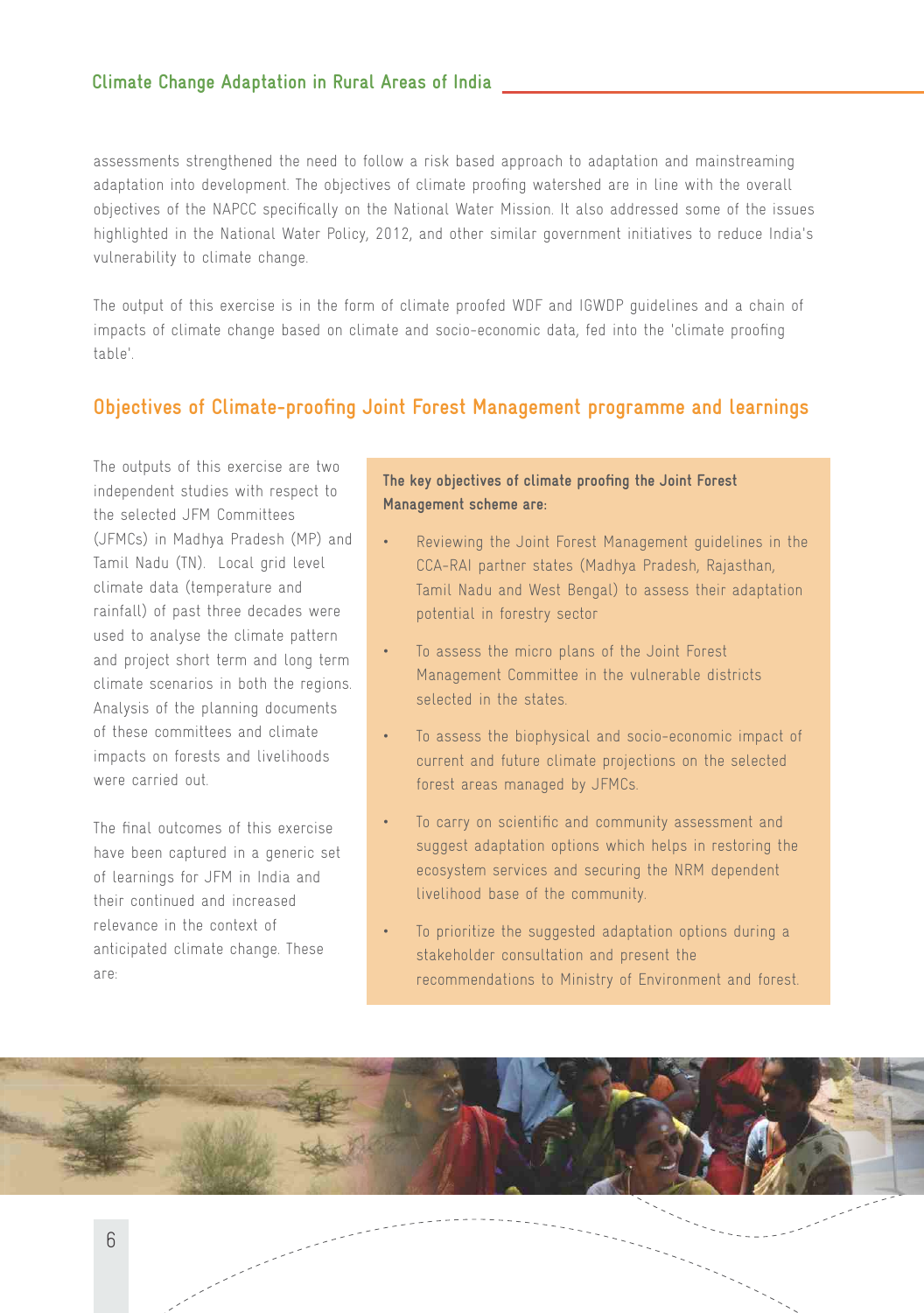- Direct human pressure on forests is considerably high, even without taking into account the expected negative impacts of a changing climate
- Climate-induced tipping points will put forests and people depending on them at great risk
- Valuation of environmental services provided by forests to non-forest sectors and internalization in the mainstream economy is part of the solution
- Governance matters! Improvement in governance mechanisms will go a long way in managing the forest resources: only joint effort by Forest department and community participation can achieve this
- Multi sector coordination is the key to success
- Better-equipped forest service (in terms of infrastructure, equipment and personnel) can make the difference
- Integrated Knowledge management, proper coordination in the forest sector, social vulnerability assessment and research focused on the long term form the foundation for designing and implementing interventions for climate change adaptation
- Timely access to adequate information is critical to build in resilience of the forestry sector to climate change
- Protecting and diversifying livelihoods are the best way for managing climate change related risks
- JFM Micro-plans can go a long way in supporting climate change adaptation of people and forests alike